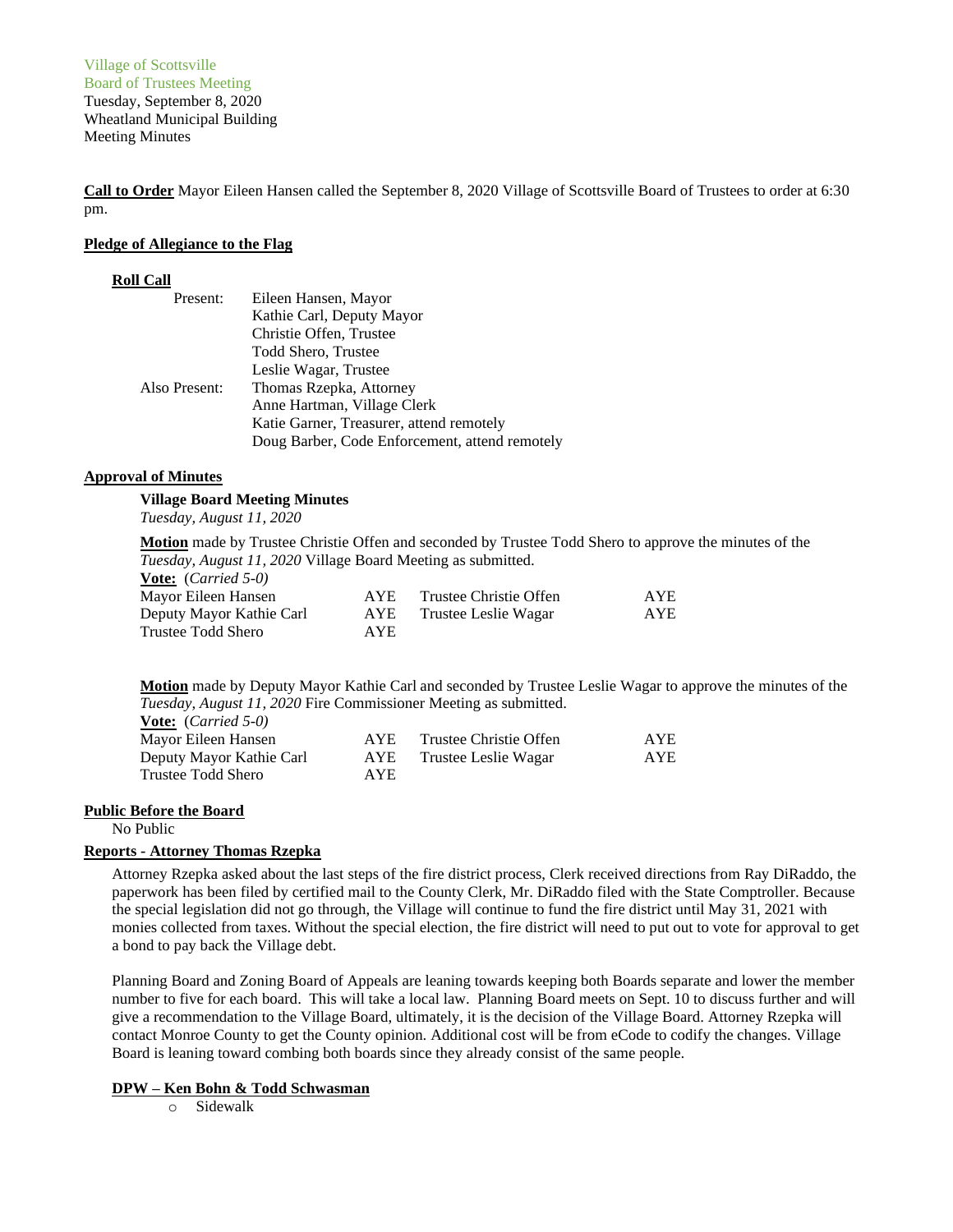- Poured Concrete
- **Blacktopped Driveways**
- Spread Topsoil and Seeded
- Residents on the street happy with the work
- o Mowing/String-trimming (all locations)
- o High-volume brush and bag pickup
- o Stump grinding
- o Transmission repair on plow truck need to take a look at the budget whether to replace or repair, DPW would prefer a new one-ton,
- $\circ$  Root cut storm sewer  $\omega$  Heany's
	- Waiting for invoice
- o Drainage on Briarwood to start soon letter sent to residents outlining the work to be done and the responsibility of the resident to keep it clear in the future
- o Working on a multi-year plan to be ready for the budget, include the salt shed roof

Garbage Sticker report – Conversation from last month was whether to reduce the fee or abolish all together. Keep the \$1 sticker for extra bags, and lower to \$10 for the items too big for one man to lift into the truck, Freon items (refrigerators, air conditioners, dehumidifiers) are set at \$35 and CRTV at \$25. The new truck will save money because we pay by the ton not the individual item. Need to discourage outside items being brought into the village by non-residents. Boxes need to be broken down and recycling totes need to be closed because we pay per pound to dispose, if the tote is open rain and snow gets in the tote adding to the weight. All bulk items will be picked up on garbage bag. Add to the newsletter

**Motion** made by Trustee Christie Offen and seconded by Trustee Leslie Wagar to adjust the garbage sticker prices to \$1 for a garbage bag and \$10 for everything else and leave at the current prices for refrigerators and air conditioners which is \$35 and the \$10 needs to be within reason and also the garbage bags that are a dollar need to be household garbage only.

## **Vote:** (*Carried( 5-0)*

| Mayor Eileen Hansen      | AYE  | Trustee Christie Offen | <b>AYE</b> |
|--------------------------|------|------------------------|------------|
| Deputy Mayor Kathie Carl | AYE  | Trustee Leslie Wagar   | AYE        |
| Trustee Todd Shero       | AYE. |                        |            |

#### **Department Reports**

### **Building Inspector/Code Enforcement Officer**

# **Permits Issued**

Surpassed the number of building permits issued in 2019.

39 in 2019

42 in 2020

CooperVision Phase 4, front entrance complete, landscaping will be done after the completion of North Rd. Phase 5 has started

## **Permits Finalized**

### **Fire Marshal**

No fire violations

### **Code Enforcement**

Received no complaints about the motorcycle club – is it a club or ministry?

#### **Developments/Projects**

Working with the DPW on the Briarwood drainage project

# **New Items**

## **Ongoing Items/Concerns**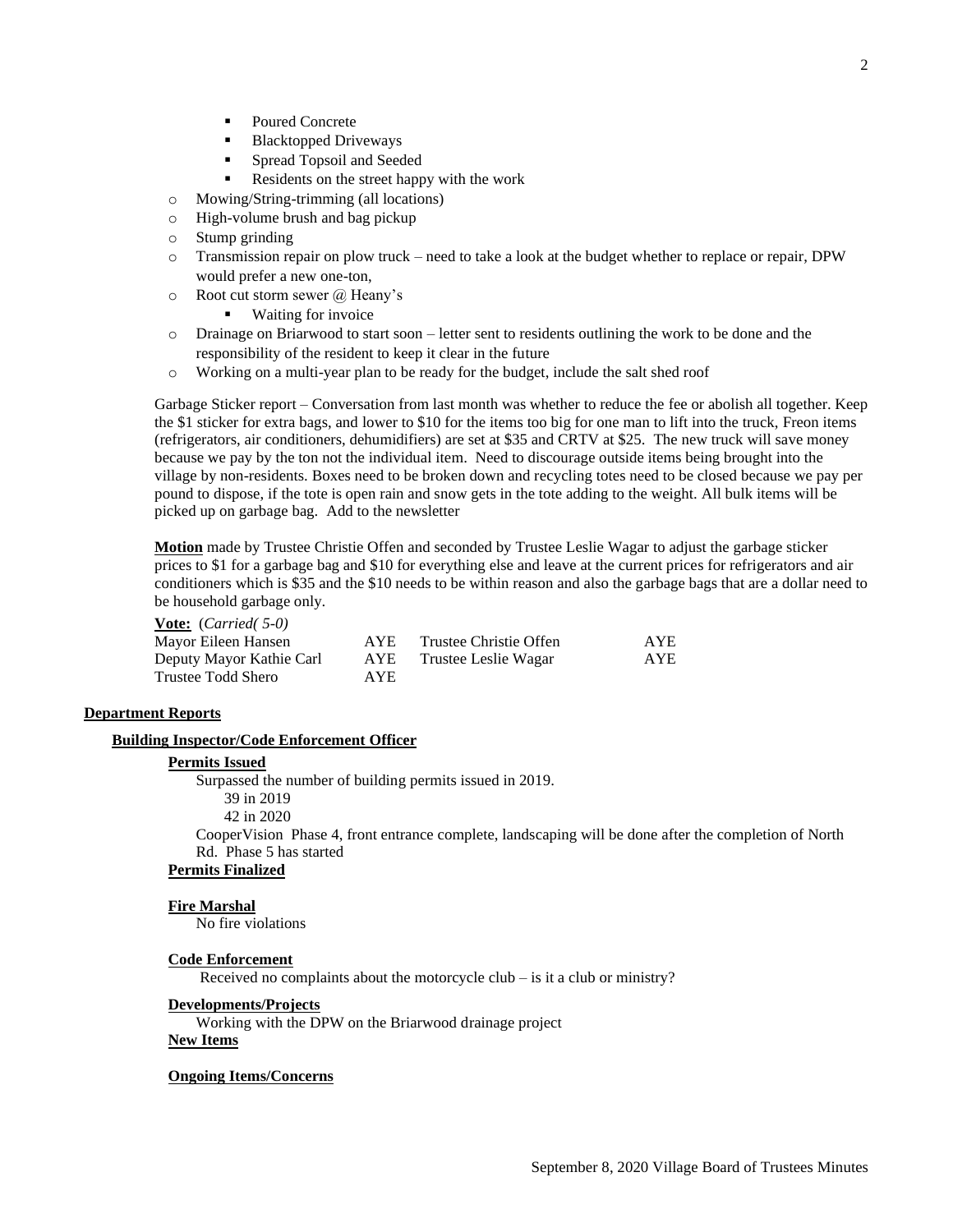Parking on Main St. continues to be a concern, issued a warning and then a parking ticket to a car that was parked on Main St. for a week.

Sons of Jerusalem discussion – Have not found any permits for other clubs in the village, if we issue a permit for them then we need to catch up the other clubs. Board decision how we go forward with this. Sons of Jerusalem are a legit church, that opens all the churches up to the same procedures, now we are messing with the separation of church and state. Have not received any complaints in the office. More research will be done to determine exactly how they fall into the code. We will refer to their charter.

### **Treasurer – Katie Garner**

# *Pay Bills:*

**Motion** made by Deputy Mayor Kathie Carl and seconded by Trustee Leslie Wagar to approve payables on the AP Check Register Report through September 8, 2020 and September prepaid bills, with General Payables totaling *\$38,097.74*.

**Vote:** (*Carried 5-0)*

| <b>AYE</b> | Trustee Christie Offen | <b>AYE</b> |
|------------|------------------------|------------|
| AYE        | Trustee Leslie Wagar   | <b>AYE</b> |
| <b>AYE</b> |                        |            |
|            |                        |            |

## **Clerk – Anne Hartman**

*Tax Payments* – unpaid a little higher normal due to COVID

*NYCOM Virtual Training School* – September 22-24

*Retention and Disposition Schedule for New York Local Government Records*

Resolved, by the Board of Trustees of the Village of Scottsville the *Retention and Disposition Schedule for New York Local Government Records*, issued pursuant to Article 57-A of the Arts and Cultural Affairs Law, and containing legal minimum retention periods for local government records, is hereby adopted for use by all officers in legally disposing of valueless records listed herein.

FURTHER RESOLVED, that in accordance with Article 57-A:

Only those records will be disposed of that are described in *Retention and Disposition Schedule for New York Local Government Records* after they have met the minimum retention periods described therein; Only those records will be disposed of that do have sufficient administrative, fiscal, legal or historical value to merit retention beyond established legal minimum periods.

**Motion** made by Trustee Leslie Wagar and seconded by Deputy Mayor Kathie Carl to approve the above *Retention and Disposition Schedule for New York Local Government Records.*

| <b>Vote:</b> $(Carried 5-0)$ |      |                        |            |
|------------------------------|------|------------------------|------------|
| Mayor Eileen Hansen          | AYE. | Trustee Christie Offen | <b>AYE</b> |
| Deputy Mayor Kathie Carl     | AYE  | Trustee Leslie Wagar   | <b>AYE</b> |
| Trustee Todd Shero           | AYE. |                        |            |

#### **Trustee Reports:**

**Deputy Mayor Kathie Carl - Finance** – working on the fire district

**Trustee Christie Offen -** Grants – Forestry Board will hold Arbor Day on October 10

**Trustee Todd Shero - E**quipment – nothing to report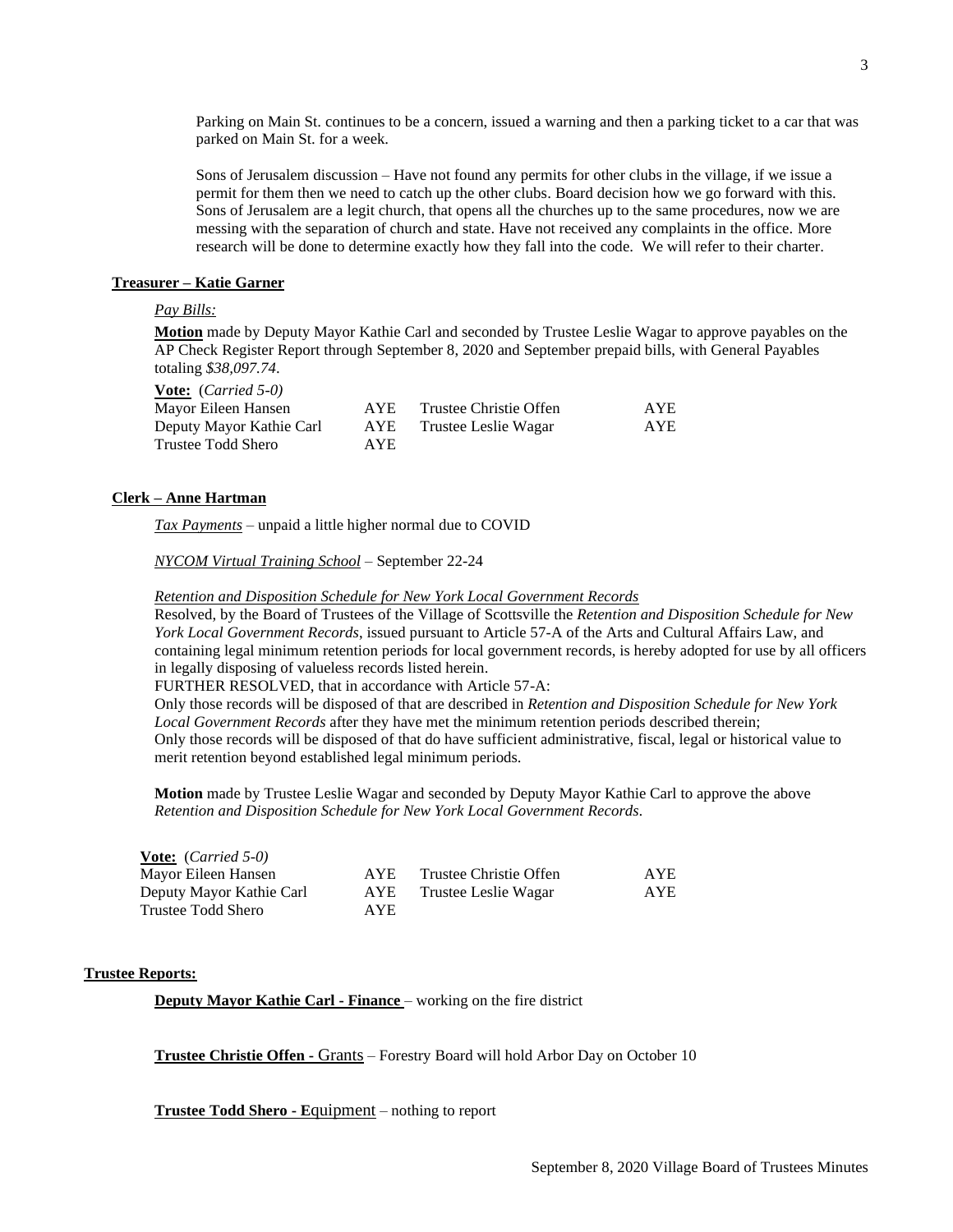**Trustee Leslie Wagar – C**ommunications – met with Terry Reich to go over the sewer units, this is a job that Terry has been doing since his time as Building Inspector for the Village.

## **Mayor's Reports - Eileen Hansen**

Black Lives Matter sign in the Village was vandalized, it was reported to the MCSO by the resident and the Mayor With upcoming political season we will put a blurb in the newsletter about code regulations in regard to signs.

### **Old Business**

No old business

### **New Business**

## *Arbor Day 2020*

*Whereas*, in 1872, J. Sterling Morton proposed to the Nebraska Board of Agriculture that a special day be set aside for the planting of trees, and

*Whereas*, this holiday, called Arbor Day, was first observed with the planting of more than a million trees in Nebraska, and

*Whereas*, Arbor Day is now observed throughout the nation and the world, and

*Whereas*, trees can reduce the erosion of our precious topsoil by wind and water, cut heating and cooling costs, moderate the temperature, clean the air, produce life-giving oxygen, and provide habitat for wildlife, and

*Whereas*, trees are a renewable resource giving us paper, wood for our homes, fuel for our fires and countless other wood products, and

*Whereas*, trees in our city increase property values, enhance the economic vitality of business areas, and beautify our community, and

*Whereas*, trees, wherever they are planted, are a source of joy and spiritual renewal.

*Now, Therefore, I*, **Eileen Hansen**, Mayor of the **Village of Scottsville**, do hereby proclaim **Saturday, October 10, 2020** as



in the **Village of Scottsville**, and I urge all citizens to **celebrate Arbor Day** and to support efforts to protect our trees and woodlands, and

*Further*, I urge all citizens to plant trees to gladden the heart and promote the well-being of this and future generations.

**Motion** made by Trustee Leslie Wagar and seconded by Trustee Christie Offen to authorize the Mayor to sign the Arbor Day Proclamation. **Vote:** (*Carried 5-0)* Mayor Eileen Hansen AYE Trustee Christie Offen AYE Deputy Mayor Kathie Carl AYE Trustee Leslie Wagar AYE Trustee Todd Shero AYE